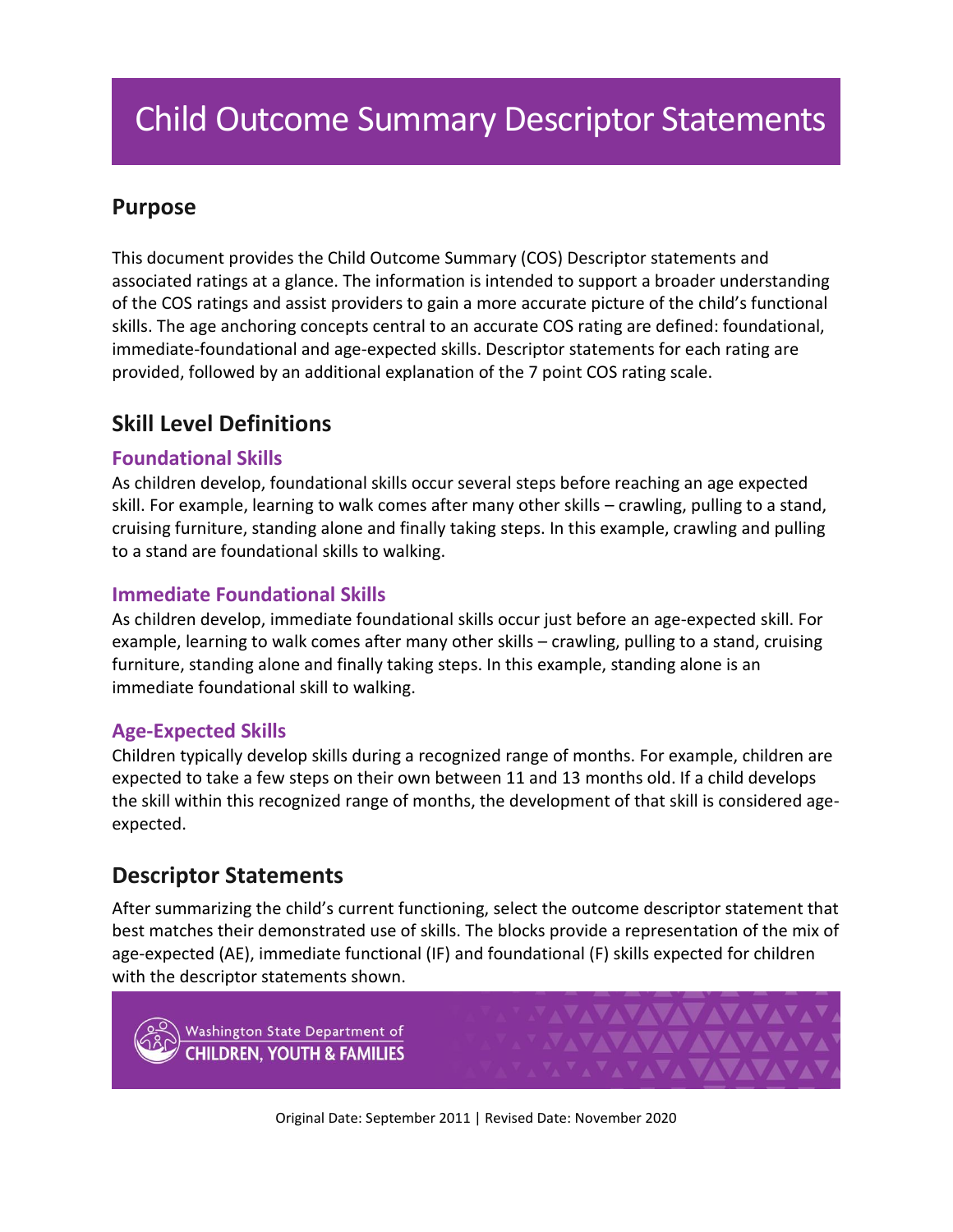| Age-Expected Skills                                                                            | AE<br>IF | During every-day routines and activities related to this outcome<br>7.<br>area, your child uses all age-expected skills.                                                                                              |
|------------------------------------------------------------------------------------------------|----------|-----------------------------------------------------------------------------------------------------------------------------------------------------------------------------------------------------------------------|
|                                                                                                | AЕ<br>IF | During every-day routines and activities related to this outcome<br>6.<br>area, your child has all of the skills we would expect to see for a<br>child their age and there are still some concerns.                   |
| ncreasing Degree of Age-<br>Foundational Skills with<br>Primarily Immediate<br>Expected Skills | IF       | During every-day routines and activities related to this outcome<br>5.<br>area, your child is using some skills that are similar to a slightly<br>younger child but mostly using age expected skills.                 |
|                                                                                                | ΔF<br>IF | During every-day routines and activities related to this outcome<br>4.<br>area, your child is using some skills that are age-expected but<br>mostly using skills similar to a slightly younger child.                 |
| Primarily Foundational Skills with Increasing<br>Immediate Foundational Skills                 |          | During most every-day routines and activities related to this<br>3.<br>outcome area, your child is using skills that come right before age-<br>expected skills. These skills are similar to a slightly younger child. |
|                                                                                                | AE<br>IE | During every-day routines and activities related to this outcome<br>2.<br>area, your child is mostly using important skills similar to a much<br>younger child.                                                       |
|                                                                                                | AF<br>IF | During every-day routines and activities related to this outcome<br>1.<br>area, your child uses important-skills similar to a much younger<br>child.                                                                  |

*Note: Adapted by the ECO Center from materials developed by Naomi Younggren (Feb. 2010) Department of Defense for EDIS.*

#### The statements appear on the decision tree in the final row of boxes along the bottom:



Original Date: September 2011 | Revised Date: November 2020